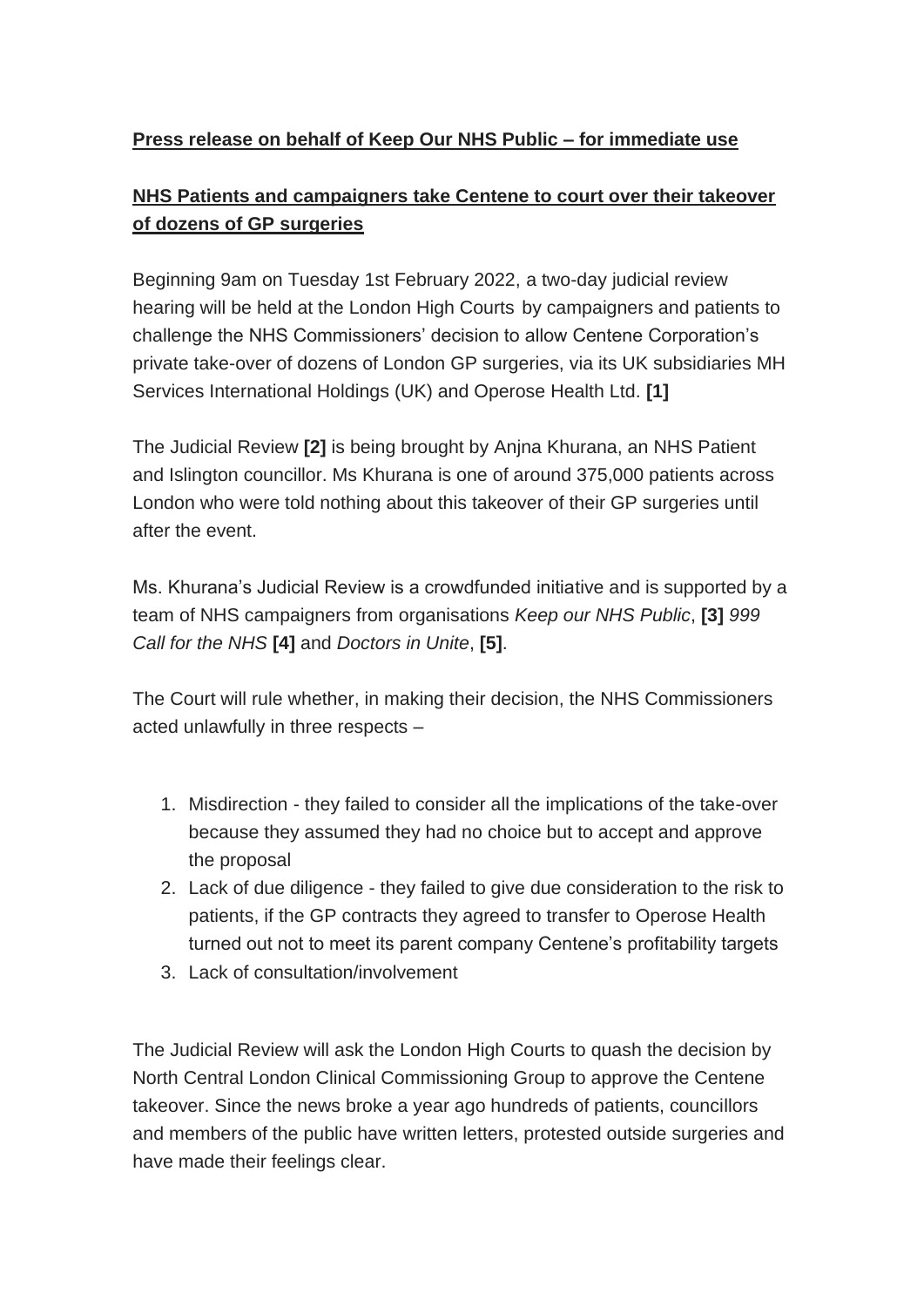## **Claimant Anjna Khurana said:**

*"Like everyone else, I want to feel I can rely on my GP to be on my side. That is what we get with the NHS. But without my knowledge, my surgery has been sold to a giant American healthcare company, one with a very poor reputation. How can that be right? I needed to stand up and make my voice heard. So many people have been in touch to let me know they support me that I know I am not alone. We cannot allow this stealth privatisation of the NHS to carry on."*

## **London GP and member of** *Keep Our NHS Public* **Dr Louise Irvine says:**

*"Of course patients are worried. When a large American corporation like Centene takes over this many GP practices we have to question their motive. In America they are sued regularly for fraud and malpractice and we do not need their profit seeking behaviour dictating the quality of healthcare for patients and the working conditions for staff. It's a deeply worrying situation and I am delighted that the High Court has seen the important public interest in this case".*

### **Steven Carne, Chair of** *999 Call for the NHS* **says:**

*"London NHS Commissioners have allowed Operose/Centene to become one of the largest NHS Primary Care Providers in England. They could become major players in the new NHS 'Integrated Care Boards' that the Government are trying to create with their Health and Care Bill. Having American companies making key commissioning decisions about our NHS is not acceptable."*

### **[ends]**

Spokespeople are available for broadcast interview. Contact [challengeohl@gmail.com](mailto:challengeohl@gmail.com)

or call/WhatsApp Dr Louise Irvine on 07922 277395 or Professor Sue Richards on 07407 379194

### **Notes to editors**

**[1]** Further information on the takeover and legal campaign can be found